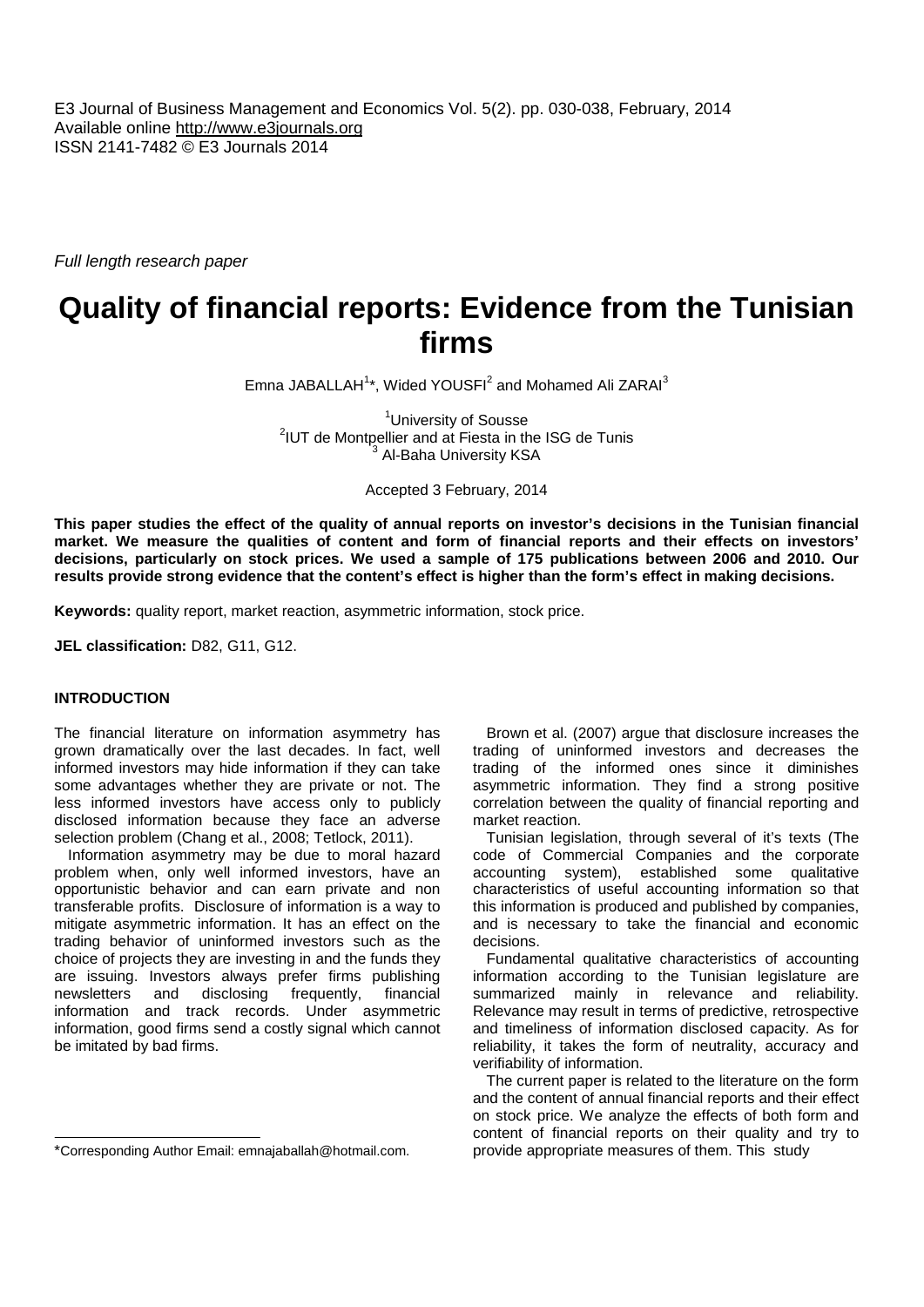analyzes also the quality effect of annual reports on investors' reaction in the Tunisian financial market.

First, we provide a clear distinction between the two effects of form and those of content of annual financial reports. This is a way to assess the quality effect of disclosure and its subsequent implication on market reaction. Second, this paper discusses measures of reports' quality. We provide new measures of the quality such as observable proxies of content and form. Some discussed measures are yet used differently in previous studies.

To our knowledge, there are no academic papers which separately analyzed the qualities of content and form and their effect on market reaction.

First, Healy et al., (2001) highlighted the limits of subjective ratings (We do not consider subjective ratings since there are no public available ratings in the sample we consider) addressed by these rankings (They address many critics: the lack of clarity as to whether the analysts on the panels take the ratings seriously, the unclear basis on which firms are selected for inclusion, and the potential biases that analysts bring to the ratings). Second, disclosure index, as in Eng et al., (2003), does not consider the disclosure content. It depends on the presence or the absence of some items and does not make a clear distinction between quality and quantity of disclosed information (Marston et al., 1991). Third, it seems that reports' length is not an appropriate criterion of readability (Bloomfield, 2008). Some reports could be short and clear; others could be too long and don't provide useful information.

Moreover, the readability scores have the following problems: (1) it is argued that these measures should be addressed for children and not for adults, (2) readability scores focus on words and sentence-level features but ignore aspects of the text as a whole and (3) they take no account of the interests and motivations of the reader (Beattie et al., 2004; Hirshleifet et al., 2011).

In contrast with previous studies, quality of financial reports is given by the quality of reports' content and the quality of reports' form. Our analysis yields three-key findings of financial reporting form and five-key findings of financial reporting content. On one hand, studying the form of financial reporting is useful when investors must take decisions. This will be proxy through three measures. First, we join Dinh (2000) and Li (2008) and show that investors looking for information related to future firm profitability and earning persistence will be interested in good news succession measure. This is because some investors are interested in firms disclosing consecutive good news without any lecture of financial reports. Second, we find that the analyst's forecast error is a useful information for investors, (Beyer, 2008 ; Li, 2008). Finally, the timing of disclosure is crucial for investors' decisions making. This measure is not contained in financial reports. It captures the effect of timing disclosure, (Beyer, 2008).

On the other hand, studying financial reporting content needs a deep lecture of these reports. Investors focus on the most important information to make decision, such us seasoned equity offering, debt, firm performance, positive versus negative result, etc. A deep lecture may help them to detect more information and consequently make decisions which improve the transactions on the market. This effect will be proxy through five measures. First, in order to capture more aspects of financial reporting quality, we use the measure of readability of financial statements proposed by Eng et al., (2003). Second, seasoned equity offering, as in Welker (1995), depends on the expected cash-flows which depend on future firm's projects. Third, we adopt debt as a risk's measure, (Ahmed et al., 2003) because investment in firms with high level of debt is considered risky by investors. Fourth, we join Bloomfield (2008) and consider financial profitability to estimate the current firm performance. Finally positive versus negative result is the simplest indicator of short term firm profitability (Beyer, 2008; Chen, 2011).

The paper is structured in the following way: Section 2 reviews the financial literature on the quality of reports. Variables and measures are discussed in Section 3. The results are analyzed in Section 4. Section 5 summarizes and concludes.

# **LITERATURE AND HYPOTHESES**

In order to mitigate asymmetric information, regulators fix new rules and approve more laws about disclosing financial information. Financial reports must provide investors more accurate and reliable information. In that sense, they must be easy to read and without ''puzzling'' information. The aim is protecting minority and uninformed investors and to preserve their interests.

Many papers focused on the quality of annual reports and try to define determinants of quality. For instance, Smith et al., (1971) study the readability of the financial statements reports of 50 wealthy companies and conclude that the readability level of these reports is low. Healy (1977) analyzes the reading ease of the footnotes within the financial statements of 50 New Zealand firms and shows that they were not easy to read.

Lebar (1982) focuses on the forms of annual reports and press releases of NYSE firms in 1978 and compares the differences in topics and information. Their results show that corporate annual reports are not easy to read and to understand. Accordingly, corporate annual reports are quite difficult to read and may be regarded as technical reports rather than financial ones. In fact, they are produced to meet specific needs of some particular professional investors. Consequently, they are not understood by a wide range of investors. Biddle et al., (2009) argue that the quality of financial reporting is measured by the level of accuracy of the information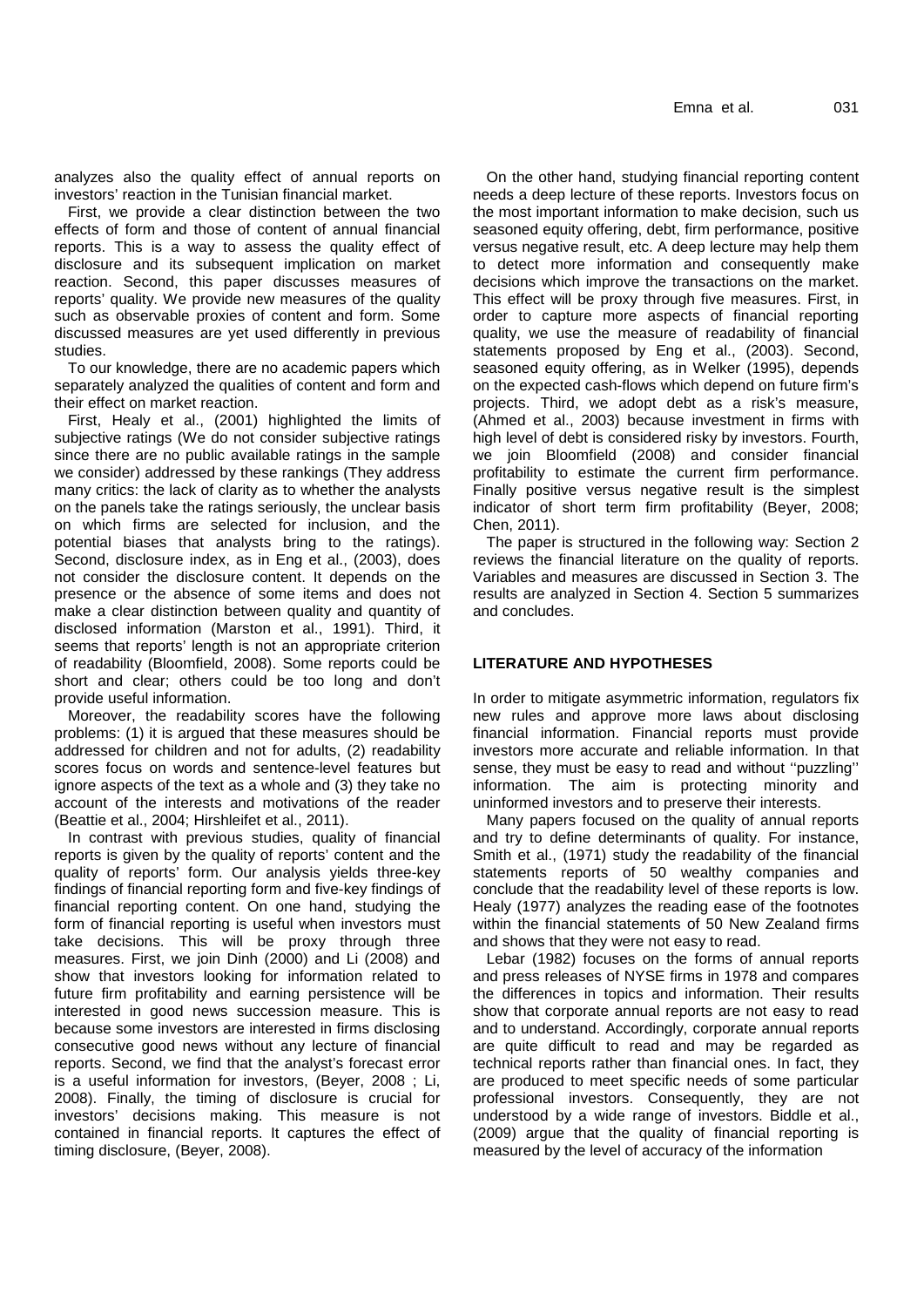about expected cash-flows they are providing to uninformed investors.

This definition is consistent with the Financial Accounting Standards Board Statement of Financial Accounting Concepts No1 (1978), which states that financial reporting are made to inform current and potential investors and to help them making decisions. Diamond et al., (1991) consider that the disclosure's quality depends on Bayesian investor's beliefs about security value after receiving the disclosure. Other studies define disclosure quality as the degree of selfinterested bias in the disclosure (King, 1996; Chaplinsky et al., 2010). However, Hopkins (1996) argues that the reports' quality is given by the transparency of information provided in these reports.

Accordingly, we conclude that the reports quality is a problematic concept since it is a qualitative issue and differs significantly from one firm to another. So, it seems that quality is a main key in many fields of research. However, it is difficult to assess this quality concept. Analyzing quality reports is too complex and subjective. That's why, the aim of the current paper is to provide new measures of the quality of financial reports and our empirical validation is the first one done on the Tunisian context. In fact, the previous measures have two main limits. First, they cannot focus on more than one concept of disclosure quality and just capture the presence or absence of some specific information. For instance, little consideration is given to the type of disclosure. Second, they do not consider the whole report but only few sections and consequently may ignore important information in other sections. Our measures complete those provided by subjective ratings<sup>i</sup> measuring disclosure quality (Lang et al., 1993). They also complete those in disclosure index studies in which disclosure quality is measured through the amount of details on particular topics. We also distinguish two dimensions of quality: the content quality and the form quality.

Our measures are also related to those in thematic content analysis, which divides reports in sections according to the level of difficulty (Rutherford,  $2002$ )<sup>ii</sup>. They also complete measures provided in readability studies designed to quantify the difficulty of text $^{\text{III}}$ . We complete measures in linguistic analysis based on an index to capture a larger set of text characteristic (Li, 2008)  $^{\sf iv}$ .  $^-$ 

Financial reports are done to reduce information asymmetry in the financial market. The first lecture provides some details about the project's quality to uninformed investors. Some investors become informed and satisfied to initiate transactions in the capital market. Some others do not have trust in financial report. They care about all the details presented in the financial reports. On the contrary, many others prefer making a deep/careful lecture before making decision. In fact, detailed reports ''careful'' reading helps investors to get more details about potential projects. These details offer

investors other ideas about financial reporting quality more than those got from the disclosure form. This is why, we think that investors rely more on the content of reports than their form to evaluate the projects quality. Thus, they make the appropriate decisions. So we consider the following hypothesis:

# *Hypothesis: The financial reporting content has more dominant effect on investors' reaction than the financial reporting form.*

Our results show that both the form and the content of financial reports have a positive effect on investors' decisions. Besides, there is a dominant effect of the content quality on the form aspect. We think that these results are strongly related to the Tunisian context for two main reasons. First, laws on disclosure quality are strongly based on the form of financial reports without giving any importance to the content. Second, actors on the Tunisian financial market are not very professional to be satisfied by the form of announcement. They need a deep lecture of reports and someone else to help to take financial decisions.

# **METHODOLOGY**

To study the effect of financial reporting quality on market reaction, we consider endogenous and exogenous variables as follow:

# **Endogenous variable**

Our endogenous variable is the abnormal returns as follow:

$$
AR_{i, t} = R_{i, t} - \frac{1}{N} * \sum_{i=1}^{N} R_{i, t}
$$

Where  $AR_{i, t}$  measures abnormal evolution of the returns, (Brown et al., 2001 ; Bajo, 2006).

 $R_{\text{it}}$  is the return of the title i at the date t

N is the number of observations.

Abnormal returns is a measure that reflects investors' reactions. Any increase (decrease) of this measure shows that investors will (won't) appreciate the report's quality, and so they will (won't) invest in selling or buying stocks.

# **Exogenous variables**

The definition of the variables, as well as the specification of the current model, will be presented by taking into account factors which are likely to influence the behavior of the investors following the publication of financial annual reports.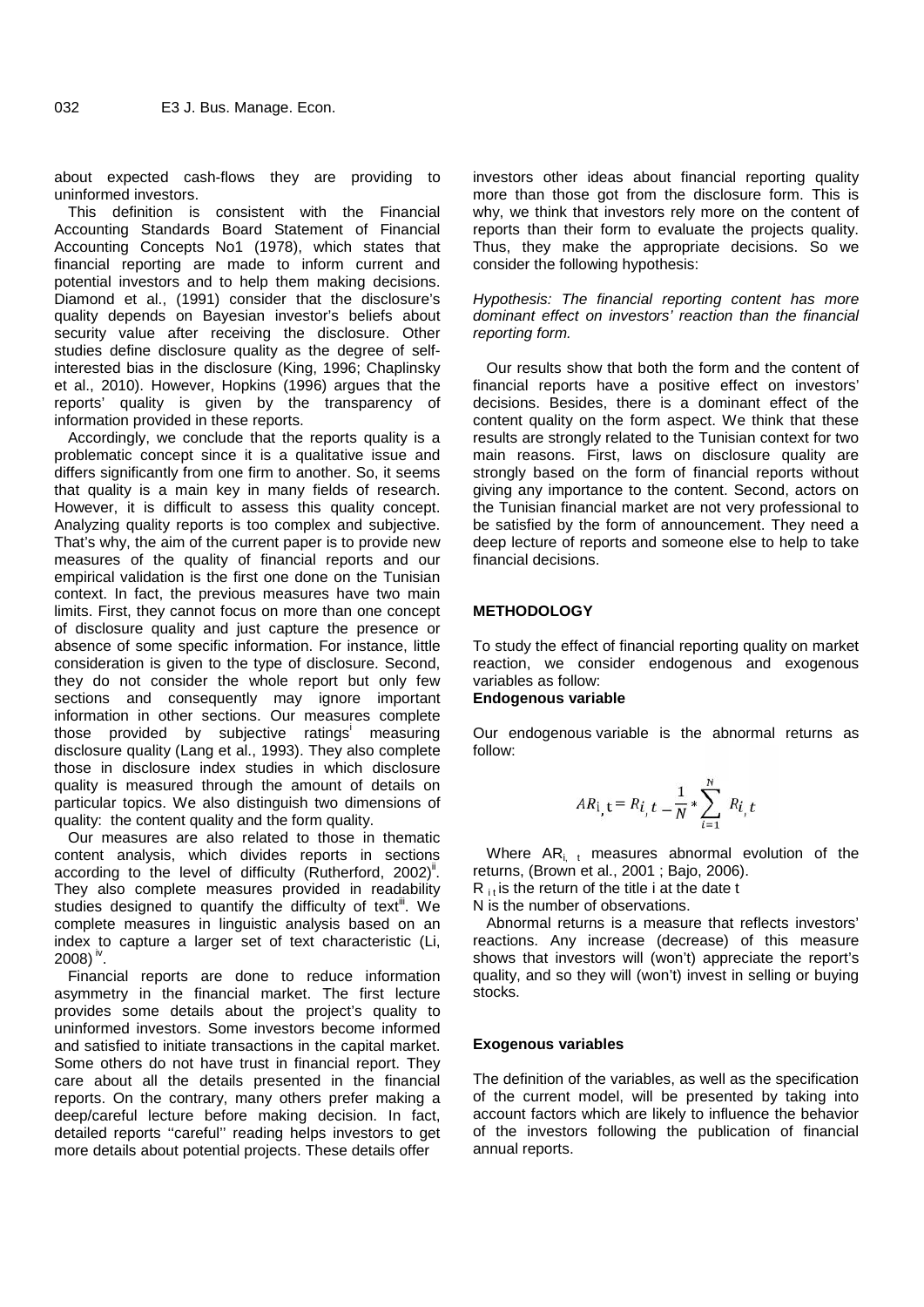We have two sets of variables: (1) variables to measure the effect of the report's form on quality, (SUCSS  $_{i}$ ,  $_{t}$ , SURPR  $i, t$ , TIME  $i, t$  ) and (2) those related to the report's content, (SCORE  $i.t.$ , EQOFR  $i. t$ , DEBT  $i. t$ , PRFM  $_{i}$ , t, RSLT  $_{i}$ , t  $)$ .

# **Measures of the form**

Good news succession (SUCSS  $_{i}$ , t): it measures the  $_{i}$  and  $_{i}$  additional financial information about capital effect of consecutive good news after disclosing annual report on market reaction.

 $\frac{t}{2}$ 

 $=\begin{cases} 1 & \text{if the firm show 3 consecutive} \\ 0 & \text{if not} \end{cases}$  $0$  if not

As in Dinh (2000), we consider two extreme portfolios: (1) the "portfolio of good news" containing the firms' stocks showing three consecutive positive results. It shows successful/positive results three years before the disclosure of the report. (2) The "portfolio of bad news" contains stocks of firms showing three consecutive bad results. It shows negative news three years before the disclosure such us failure, recession, dismissal. Accordingly, we suggest that consecutive good news decreases abnormal returns.

Surprise effect (SURPR  $i$ ,  $t$ ) measures the forecast's error.

 $\epsilon, t = \frac{estimated\ result - realized\ res}{realized\ result}$ 

The realized result measure is collected from the financial statements. As in Dinh (2000), the estimated result is collected from the revealed estimated financial statements the previous year. The largest is the difference between realized and estimated result, the biggest will be the fall of the returns of the titles.

Timing of announcement (TIME  $i$ ,  $t$ ) is the period of time between the disclosure's date and the closing's date of the countable exercise on December 31 of each year. This variable usually takes a positive value because the disclosure is made after the end of year. A late disclosure of financial reports decreases stock.

#### **Measures of financial reporting content**

Disclosure score (SCORE  $_{i, t}$ ): According to the scale of Eng et al. (2003)<sup> $v$ </sup>, we assign a score to financial report. Eng et al. (2003) scale assigns points to each paragraph in the report according to the type of disclosed information (strategic, financial, etc). It is used to measure the accuracy of both qualitative and quantitative information. We divide the total points of each report by the total number of points of the entire sample. This score helps to appreciate the detail's level of the

announcement and to verify some specific information. The increase of quality's score increases abnormal.

Seasoned equity offering,  $(EQOFF_{i} +)$ : seasoned equity offerings are function of issuance of common stocks and convertibles, capital reduction and strategic decision (acquisition, collusion, trade sale, IPO). It is written

 $, t$  $=\begin{cases} 1 & if there is sea \\ 0 & if not \end{cases}$  $\int_0^{\infty}$  if not

Any additional financial information about capital structure may improve the market conditions and change the investors' decisions (Welker, 1995).We expect a positive effect of seasoned equity offering on measurements of the market reaction.

Debt,  $(DEBT_{i,t})$  is the ratio of debt and total assets in the company i at date t. It is written:

$$
DEBT_{i,t} = \frac{Debt}{total\, assets}
$$

According to Ahmed et al. (2003), the level of debt helps investors to get more information about liquidity risk. A high endowment firm level has many effects on investors' reactions. A high level of debt decreases stocks returns.

Performance (PRFM  $i$ ,  $t$ ) is the ratio of financial profitability and is written:

$$
PRFM_{i,t} = \frac{Net\ value\ of\ income}{Total\ stockholders\ equity}
$$

Li (2008) argues that information about performance has an effect on the involvement of the investors in the firm, particularly on the stock returns. In fact, a well performing company gives guarantees to investors to boost their incentives to finance its projects. Bloomfield (2008) points out a positive relationship between good company performance and stock returns. The increase of the firm's performance improves stock returns in the market.

Result sign (RSLT  $_{i, t}$ ) estimates the exercise's resistant of the firm i at date t. It is given by:

$$
RSLT_{i,t} = \begin{cases} 1 & \text{if the firm's result is positive} \\ 0 & \text{if not} \end{cases}
$$

Many papers (Beyer, 2008) consider that the announcement of a positive result has a good reputation effect, in the sense it attracts investments. For instance, it improves firm's returns. Notice that the announcement of losses has lower impact than gains.

Accordingly, we state that the relationship between profit's disclosure and market reaction is expected to be positive.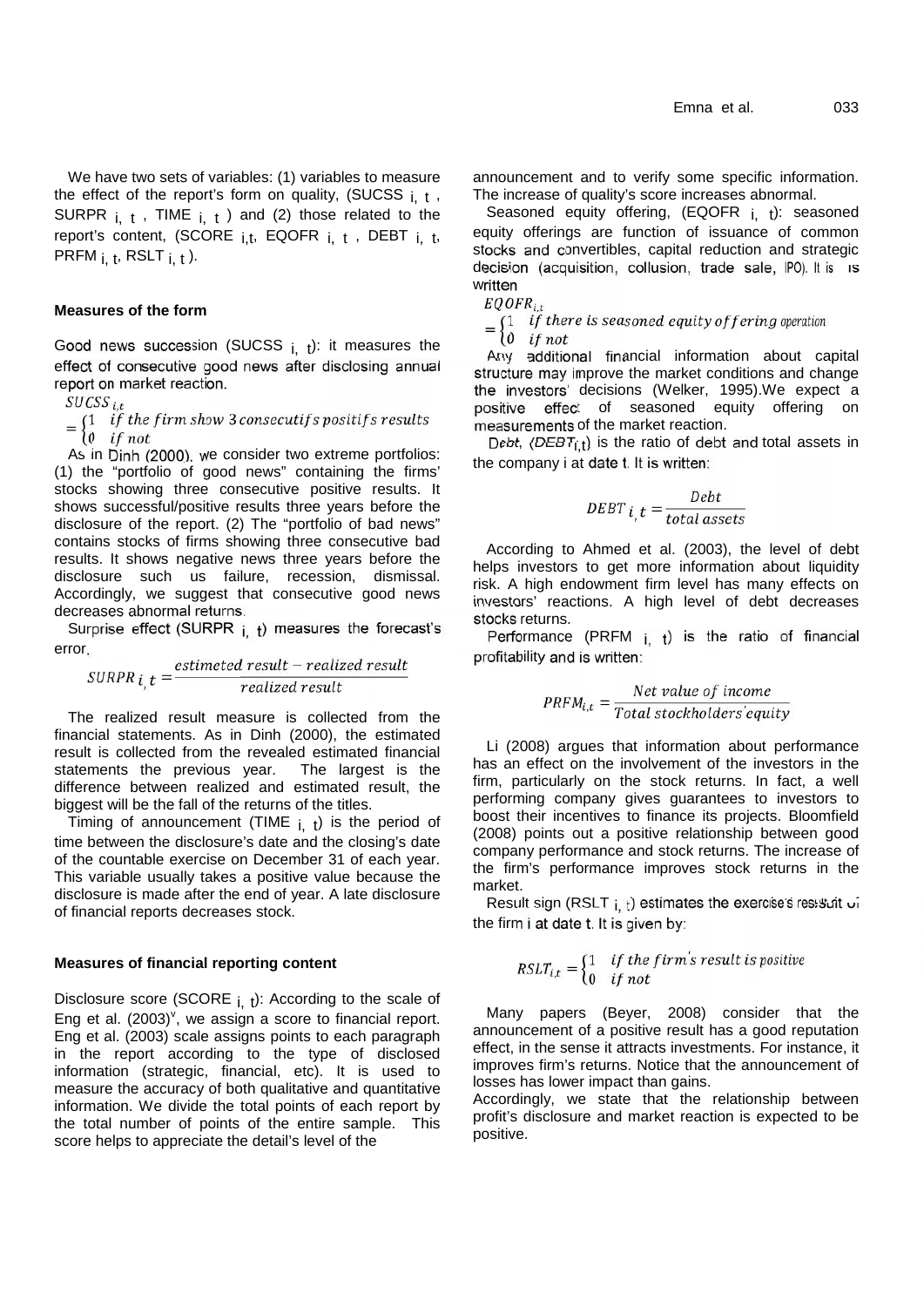| <b>Variables</b>     | Mean   | STD.    | Min                   | Max   |  |
|----------------------|--------|---------|-----------------------|-------|--|
| AR $_{i. t}$         | 6.18   | 8.78    | 0.53                  | 46.27 |  |
| TIME $_{i. t}$       | 112.94 | 35.85   | 15                    | 176   |  |
| SUCSS $i, t$         | 0.94   | 0.1719  | 0.2                   | 1     |  |
| SURPR <sub>i.t</sub> | 0.0011 | 0.00669 | 0                     | 0.039 |  |
| SCORE $i, t$         | 0.5715 |         | 0.245  0.1547  1.614  |       |  |
| EQOFR $_{i. t}$      | 0.1714 | 0.2177  | $\Omega$              | 0.8   |  |
| DEBT $_{i. t}$       | 0.6918 | 0.4987  | 0.0057 2.9284         |       |  |
| $PRFM_{i. t}$        | 0.1171 |         | 0.1195 -0.3967 0.3828 |       |  |
| RSLT i +             | 0.9485 | 0.2133  | 0                     | 1     |  |

**Table 1.** Descriptive statistics

#### **Control variables**

We join Chang et al. (2008) and consider some variables that may affect the disclosure's policy. Market to book, (MRBK  $i, t$ ) is given by:

$$
MRBK_{i,t} = \frac{Market\ value\ of\ the\ assets}{Book\ value\ of\ the\ assets}
$$

Biddle et al. (2009) find evidence that large firms usually have higher sales than small ones. Accordingly, the levels of equity and debt are higher in large firms. Such levels provide strong evidence that financial reports are more transparent and have stronger effect in these firms. This leads us to predict a positive relationship between the market to book and the market reaction.

Growth of the company, (GRWTH  $_{i}$ ,  $_{t}$ ) measures sales' variation rate between two consecutive years.

$$
GRWT \quad i_{,t} = \frac{Sales \, year \, t - sales \, year \, t - 1}{sales \, year \, t - 1}
$$

According to Beyer (2008), it is useful in growing firms with growing turnovers. Then we can state that disclosure in growing firms have a higher impact on the market than mature firms.

Activity sector risk,  $(RSKST_{i} +)$  measures the sector's risk.

$$
RSKST_{i,t} = \begin{cases} 1 & \text{if the firm's sector is risky} \\ 0 & \text{if not} \end{cases}
$$

Angelatos et al., (2004) pinpoint that hi-tech industry are very risky. Accordingly, we expect that the increase of risk increase market reaction after each financial reporting disclosure.

# **ANALYSIS AND DISCUSSION**

# **Descriptive data**

Our sample is given by 175 mandatory financial reports of Tunisian listed firms between 2006 and 2010. They are collected from (1) the Tunisian financial market TFM and (2) the Control Council of the Financial Market CCFM. $vi$ Firms operating in the banking and the insurance sectors are excluded from our sample. These sectors have particular accounting rules about the content and the form of their disclosure<sup>vii</sup>. This may create a difficulty to compare financial reports of these firms with the rest of our sample. Table 1 presents descriptive statistics. The mean abnormal return across all firm-years is equal to 6.18.

The mean of consecutive good news is too close to 1 which implies that Tunisian firms are more sensitive when there are good news portfolios. In contrast, the surprise/unexpected effect seems low (the mean error between estimated return and realized one is 0.0011 near than zero).

The mean value of the score is 0.57 and is assigned a low volatility of 0.245 point, which implies that disclosure quality has a positive effect. However, the average of the time of financial reporting disclosure is 113 days with 36 days as a high volatility. This implies that disclosures in our sample are made too late.

In addition, financial reporting content proxy seems to be an appropriate measure of the content quality (Table 1). First, we notice a bad content of financial reports. In fact, the variation in equity offering is too small: the average value 0.1741 is very close to the minimal value and the maximum value does not reach 0.8.

The firm's debt proxy is considerably high, the mean is equal to 0.69 and standard deviation is 0.49. In addition,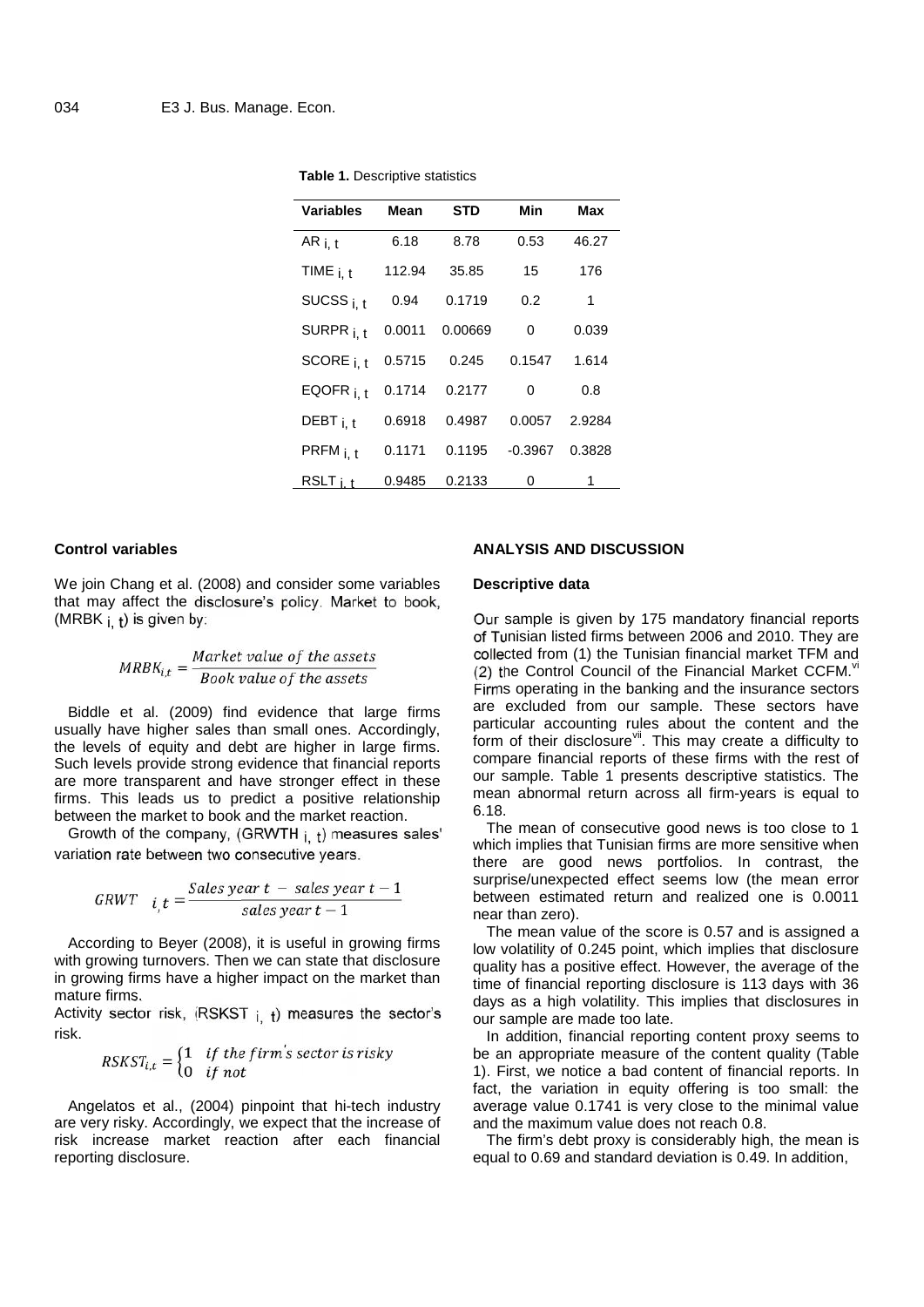| Variables       | expected signs | <b>Coefficients</b> | <b>STD</b> | z       | P > Z      |
|-----------------|----------------|---------------------|------------|---------|------------|
| TIME $_{i. t}$  | $(\cdot)$      | $-0.0056$           | 0.0108     | $-0.52$ | 0.602      |
| SUCSS $i, t$    | $(-)$          | $-0.39$             | 0.9914     | $-0.39$ | 0.693      |
| SURPR $i, t$    | $(\cdot)$      | $-31.31$            | 26.94      | $-1.16$ | 0.245      |
| SCORE $_{i. t}$ | $(+)$          | $-0.37$             | 0.6399     | $-0.59$ | 0.556      |
| EQOFR $_{i, t}$ | $(+)$          | 2.04                | 2.10       | 0.97    | 0.332      |
| DEBT $_{i. t}$  | $(\cdot)$      | 0.27                | 0.4010     | 0.70    | 0.486      |
| PRFM $_{i, t}$  | $(+)$          | 4.50                | 4.71       | 0.96    | 0.339      |
| RSLT $_{i. t}$  | $(+)$          | -5.17               | 2.62       | $-1.97$ | 0.049      |
| MRBK $_{i. t}$  | $(+)$          | 0.47                | 0.1144     | 4.15    | $0.000***$ |
| GRWTH i.t       | $(+)$          | 3.30                | 0.6173     | 5.35    | $0.000***$ |
| RSKST $i, t$    | $(+)$          | $0.43 (+)$          | 1.68       | 0.26    | 0.798      |

**Table 2.** Relation between financial reporting quality and abnormal returns with errors' correction

\*, \*\*, \*\*\* significant at level 10%, 5%, 1%.

a very low mean of performance measure with a low standard deviation implies that firms have very bad performance. However, the result's proxy shows a positive effect of the content in financial reporting.

We conclude that the form of financial reports is considered a first signal for the quality of financial disclosure but a detailed lecture is necessary to evaluate the quality of financial reports.

### **Abnormal returns and financial reporting quality**

To study the effect of financial reporting quality on the market reaction, we consider a simple regression model. Equation (1) analyzes the effect of the financial reporting form and content on the abnormal return, as follow:

 $i_t = f(SUCSS i_t, SURPR i_t, SCOREi_t, IIME i_t) +$  Und  $(EOOFR_i, DEBT_i, PRFM_i, RSLT_i)$  (1)<br>The estimation of the equation  $(1)'$  shows insign

The estimation of the equation (1) shows insignificant

 $R^2$  (inferior to 0.0796 with probability 0.9727). One varia explanation is fixed effect between variables. In fact, the signs of the estimated variables are not consistent with our expectations in contrast with SUCSS, RSLT, GRWTH and MRBK. Under fixed effect, the total significance of the variables is weak.

The overall significance of the variables according to the fixed effect is small, which encourages us to take the study of random effects. This passage allows us to observe an improvement of the overall significance of the model through an R2 equal to (0.4994) and a probability of about (0.0000). Most of the variables have a sign as expected but still negligible significance except for the variable (TIME).

However, and to decide between the fixed effect and random effect, we opt for the application of the test (Hausman 1978). The probability of two chi2 is (0.8337), which implies the rejection of the null hypothesis testing and uptake of the random effect. But in order to achieve best results, we can at least set a statistical perspective is that corrections of errors with signs predict.

The Hausman test rejects the model with fixed effects (the probability of the chi2 is 0.8337). Consequently, we consider random effects. This improves the quality of our results (R<sup>2</sup>=0.4994 with probability 0,000). Table 2 summarizes the results of the estimated model when there is an errors' correction.

Under random effects, and after errors' correction, the model (1) shows significant results (Wald Chi $2 = 1226.09$ , and probability =  $0.0000$ ). First, the announcement time variable increases when the level of abnormal stock returns decreases. In consistence with our expectations, this result implies that the earliest is the announcement date. The most relevant are the financial reports and their disclosure enhances the market reactions. Investors are attracted to the first firms that publish their financial reports. They consider that these firms respect disclosure rules and timing. This shows that they are good quality firms and they won't have any bad news later. This result is consistent with Beyer (2008) who considered that reducing announcement time can be a managerial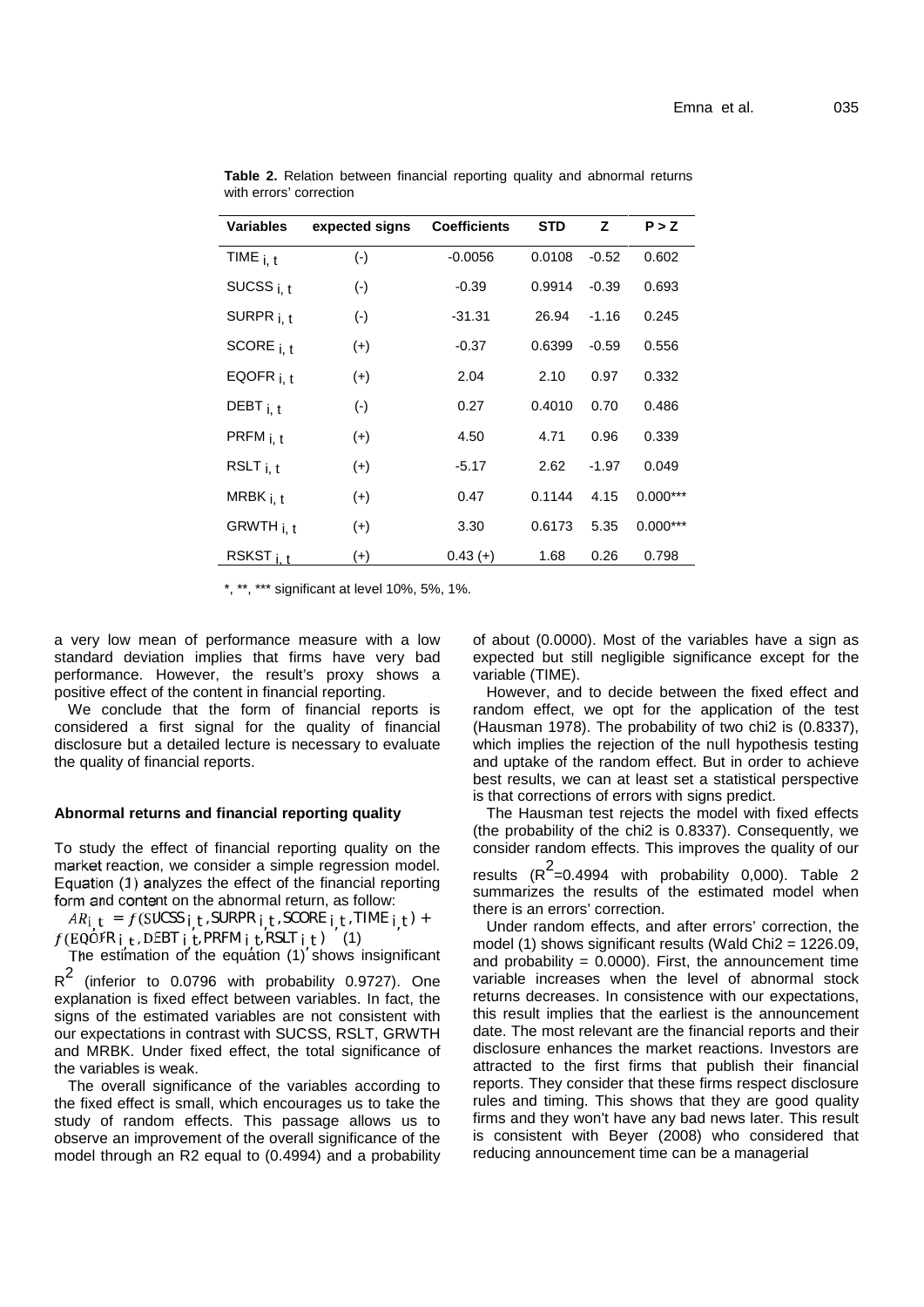strategy to attract investors' attention to firms that are the first to disclose their reports.

Moreover, consecutive good news succession, which expresses firm earning persistence, increases when the level of abnormal stock returns decreases. As expected, the results of the regression show a negative relationship between the abnormal returns and good news succession. Firms which belong to the set of "good news portfolios", as defined by Dinh (2000), pay more attention to the form of their financial reports. In fact, disclosing information increases investors' confidence in the project's quality. Consequently, investors don't sell their stocks and also don't decreases stock returns.

The surprise effect shows, as expected, negative relation between errors forecast and stocks returns. We recall that the surprise variable captures the errors of investors' predictions. Consequently, the errors' forecast is diminished which meets with the objective of the investors because their result's estimation seems to be near to the realized one. Each time the difference between previous and realized benefits decrease, stock returns vary with the rise of the investors good appreciation. Beyer (2008) argues that when there is positive unexpected news, firms are down short term performing because the previous result is higher than the current one.

The interpretation of the regressions of the form disclosure variables are of great contribution. The empirical results show that our hypotheses are validated for all the three variables: TIME, SUCSS and SURPR. These results enable us to understand the positive effect of the disclosure quality form. But, the quality effect due to the reports' form is not enough to make a general opinion on financial reporting. We need to conduct a second investigation about the content quality effect's of mandatory financial disclosure.

The study of the content quality shows that investors focus on a specific kind of information, such as bid ask spread, debt, performance and the result sign (Welker, 1995; Ahmed et al., 2003; Li, 2008; Bloomfield, 2008; Beyer, 2008). In fact, and with regard to the announcement details, particularly in financial mandatory reports, the variable score decreases with stock returns. This means that even if the quality of financial mandatory reports increases, stock returns continue to decrease. This is not consistent with our expectation. But according to Eng et al. (2003), investors do not care about detailed announcements covering a wide range of information. They are not looking for announcement's standardization, but seek to find some other details helping them in their decisions making. In fact, investors are looking for specific information in reports.

The empirical results show that our hypotheses are validated for the two following variables: seasoned equity offering and performance. Further information about financial capital structure may have a positive effect on the market

conditions and consequently on the investors' decisions (Welker, 1995). Our expectations also suppose that information about performance has an effect in the involvement of the investors in the firm's market, particularly in terms of volume and number of transactions (Li, 2008). The increase of these two variables increases the abnormal returns. This proves that these specific informations are of great utility for investors and other capital market participants.

The increase of the number of seasoned equity offering increases stocks returns (Welker, 1995). One explanation is that investors are attracted to firms issuing seasoned equity because they expect them to operate well which, in return, boosts the market reaction. There is a similar effect of performance disclosed indicator, which is also very well appreciated by market participants.

Moreover, our results cannot validate the negative relationship between debt variables and stock returns, neither the positive relationship between result sign and stock returns. In fact, we expected a negative relationship between debt indicator and market reaction but empirical results show a positive relationship. This means that investors do not consider high levered firms as risky firms. Debt is regarded as a financing source rather that a signal of bad management quality. In contrast, a positive results' announcement decreases stocks returns. This result is very strong and it refutes our expectations. This implies that the realization of a profit is not very important for the investors' decision making. Accordingly, investors appreciate a negative result as a short term difficulty and not as a bad indicator of future firm prosperity.

The negative relationship between financial reporting form and stock returns, and the positive relationship between financial reporting content and stock returns, show that both of them contribute significantly to enhance the investors' decisions. Our results show that financial reporting form quality is of great utility for investors. It gives them a general appreciation of the quality of the disclosed report. This helps them to make decisions and so they formulate their opinion about their investment. In addition, these results show that the reporting content is also important for investors' decision making. Financial reporting content gives them more details about firms' performance, future projects and financial resources. This gives investors more confidence in their wealth investment in such firms.

# **Conclusion**

Prior studies suggested that good quality of financial reports mitigates asymmetric information which increases stock price. In this paper, we measured the qualities of the form and the content of financial reports and we analyzed their effects on market reaction. We tested the hypothesis that financial reporting quality form and content can be associated with an investor's reaction in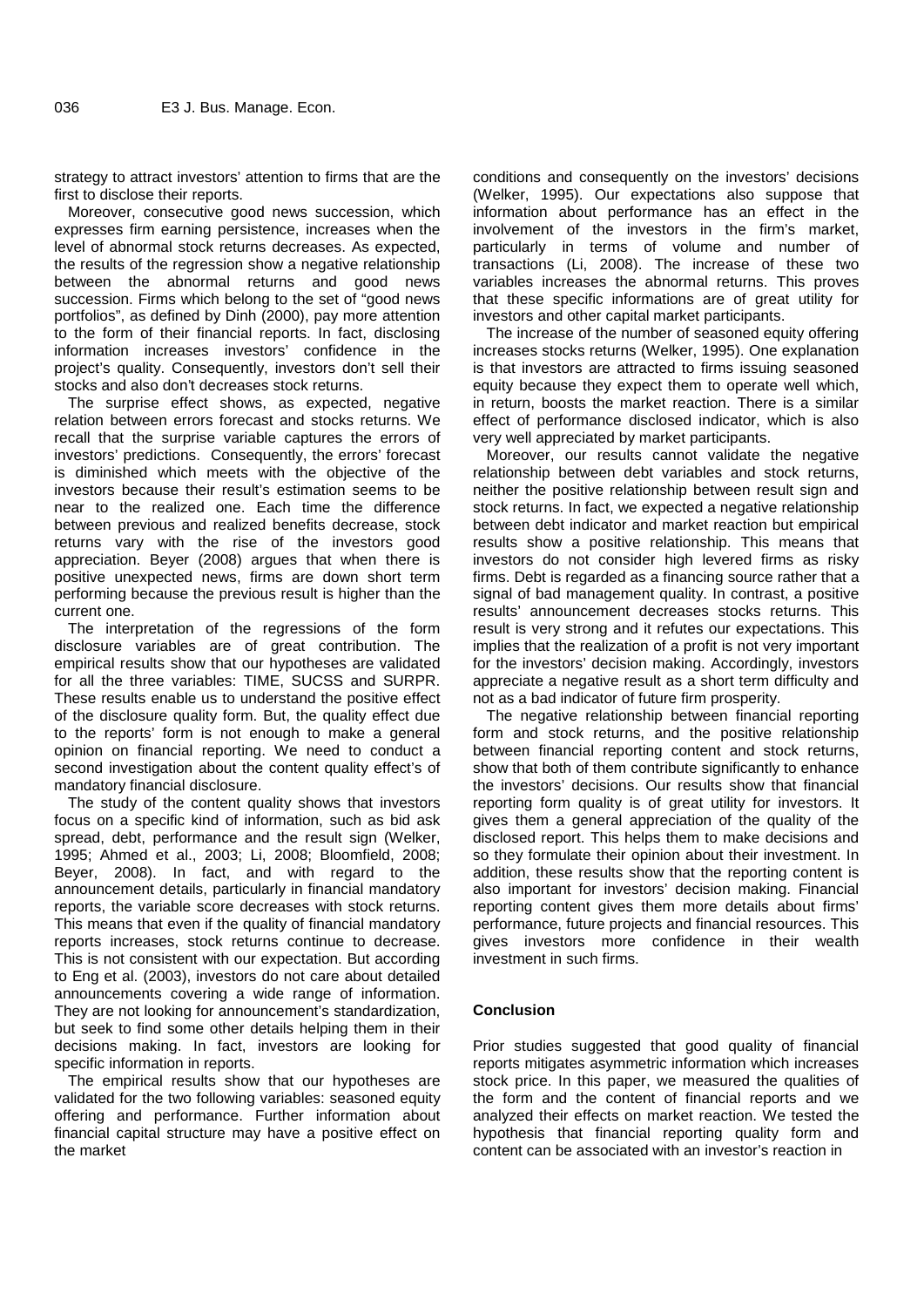capital markets. Our results are consistent with these hypotheses when tested in several ways. Our results show that the quality of the form report has an attractive effect on investors. Investors consider that firms involved in seasoned equity offering are well operating. Besides, activity expending is also a good signal of financial reporting quality on investors' reaction. We found also that investors are interested in well performing firms. Consequently, a high level of performance makes investors revise stock returns to the rise. We expected that high level of debt increases risks particularly when firms are in financial distress. But investors appreciate the debt as one source of financing rather than an indicator of bad financial standing. Finally, more detailed information about performance and transparency change investors' beliefs. The content plays major role in making decisions. We conclude that the reports' form helps Equity », Rev. Figure 1. The conclude that the firm in which they Chen SS (2011). investors to get a clear idea about the firm in which they would like to invest money. But they pay more attention to the content than to the form of financial reports when they have to make investment decisions. In fact, this result is strongly related to the Tunisian context for two main reasons. First, laws on disclosure quality are strongly based on the form of financial reports without giving any importance to the content. Second, actors on the Tunisian financial market are not very professional to be satisfied by the form of announcement. They need a deep lecture of reports and strong assistance from some professionals to help them make the right investment decisions.

In future researches it would be interesting to consider larger samples and to examine the issue of quality in public and voluntary disclosed information. It would be better to compare measures of the form quality and content form according to the sectors, industrial/financial, public/private financing, etc. It would be interesting also to study the relationship between economic characteristics of capital market (such as the industry where investors are operating in) and investors' professional's specificities (such as institutional investors or large public ones), and investors' reaction after financial reporting disclosure. Another topic for future research is to add other dimensions of financial reporting quality (such as strategic, environmental, human resources information) or those related to capital market reaction such as liquidity and financial capital structure.

#### **REFERENCES**

- Ahmed A, Schneible R, Steens D (2003). « An empirical Analysis of the effects of online trading on investor reaction to earnings announcements », Contemp. Account. Res. 20: 413-39.
- Angeletos G, Pavan A (2004). « The value of information and coordination in economies with investment complementarities », American Econ. Rev. 94.
- Baio E (2006). « The information content of abnormal trading volume », Intl. Res. J. Financ. Econ. 4: 261-280.
- Beattie V, McInnes B, Fearnley S (2004). «A methodology for analyzing and evaluating narratives in annual reports: a comprehensive descriptive profile and metrics for disclosure quality attributes», Account. Forum. 28: 205-236.
- Beyer A (2008). «Financial analysts' forecast revisions and managers' Reporting behavior», J. Account. Econ. 46: 334-348.
- Biddle C, Hilary G, Rodrigo S, Verdi C (2009). «How does financial reporting quality relate to Investment efficiency? », J. Account. Econ. 48: 112-131
- Bloomfield RJ (2008). «Discussion of annual report readability, current earnings, and earnings persistence», J. Account. Econ. 45: 248-252.
- Brown LD, Higgins HN (2001). « Managing earnings surprises in the US versus 12 other countries », J. Account. Public. Policy. 20: 373-398.
- Brown S, Helligeist S (2007). «How does disclosure quality affect the level of information asymmetry», Rev. Account. Studies. 12: 443-477.
- Chang M, Gino A, Watson I, Wee M (2008). «Does Disclosure Quality via Investor relations affect information asymmetry? », Australian J. Manage. 33.
- Chaplinsky S, Haushalter D (2010). « Financing under Extreme Risk: Contract Terms and Returns to Private Investments in Public Equity », Rev. Financial Studies, 23: 2789-2820.
- « An Examination of the Free Cash Flow and Information/Signaling Hypotheses Using Unexpected Dividend Changes Inferred from Option and Stock Prices: The Case of Regular Dividend Increases », Rev. Pacific Basin Financial Markets and Policies, 14: 563-600.
- Diamond DW, Verrecchia RE (1991), «Disclosure, liquidity, and the cost of capital», J. Financ. 66: 1325-1355.
- Dinh TH (2000). « Performance boursière à court et à long terme suite à l'annonce des résultats annuels: une approche comportementale », Working Paper.
- Eng LL, Mak YT (2003). «Corporate governance and voluntary disclosure», J. Account. Public Policy, 22: 325-345.
- Healy PM, Palepu KG (2001). «Information asymmetry, corporate disclosure, and the capital markets: a review of the empirical disclosure literature», J. Account. Econ. 31: 405-440.

Hirshleifer D, Lim SS, Teoh HS (2011). « Limited Investor Attention and Stock Market Misreactions to Accounting Information », Rev. Asset Pricing Studies, 1: 35-73.

King R (1996). «Reputation formation for reliable reporting: An experimental investigation», The Account. Rev. 71(3): 375-396.

Lang M, Lundholm R (1993). «Cross-sectional determinants of analyst ratings of corporate disclosures», J. Account. Res. 31(2): 246-271.

Lebar MA (1982). «A general semantics analysis of selected sections of the 10-k the annual report to shareholders, and the financial press release», The Account. Rev. 57: 176-189.

Li F (2008). «Annual report readability, current earnings, and earnings persistence», J. Account. Econ. 45: 221-247.

Marston CL, Shrives PJ (1991). «The use of disclosure indices in accounting research: A review article», British Account. Rev. 3: 195- 210.

Rutherford BA (2002). «Half the story: Progress and prospects for the operating and financial review», ACCA research report no: 80, London: Certified Accountants Educational Trust.

Smith JE, Smith NP (1971). «Readability: a measure of the performance of the communication function of financial reporting», The Account. Rev. 46: 552-561.

Tetlock PC (2011). « All the News That's Fit to Reprint: Do Investors React to Stale Information? », Rev. Financial Studies. 24: 1481-1512.

Welker M (1995). «Disclosure policy, information asymmetry and liquidity in equity markets», Contemp. Account. Res. 11: 801-827.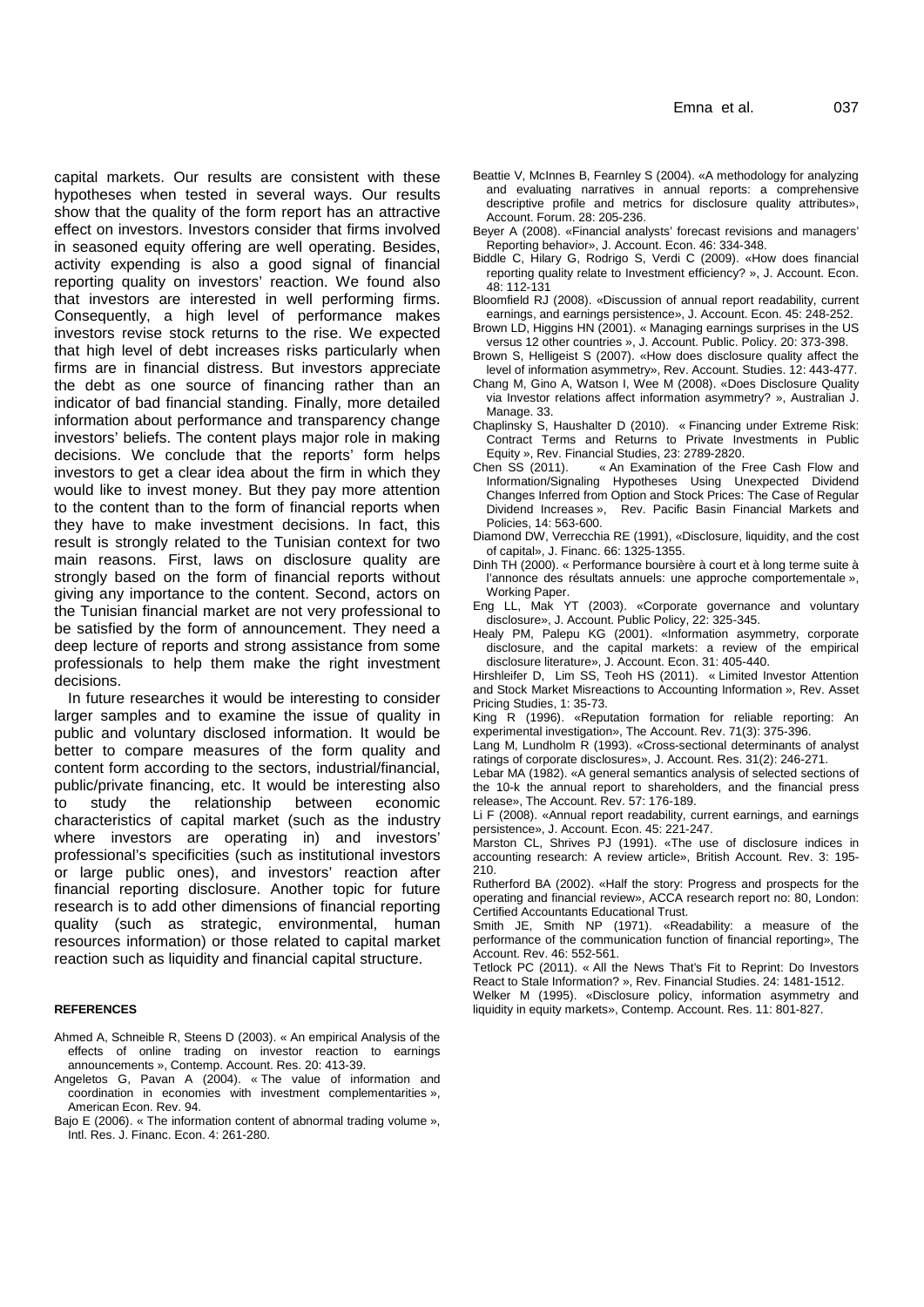# **Endnotes**

- I. In the US, many studies make use of analyst scores of disclosure quality provided by The Association of Investment Management and Research.
- II. Each paragraph may be shorter than two sentences to be VI. easy to understand and useful, FASB (2001b)
- III. These studies generally use a readability formula based on a combination of sentence length and word syllable count.
- IV. Assuming that the text is well formed and logical, this proxy captures text complexity as a function of syllables per word and words per sentence. The index indicates the number of years of formal education a reader of average intelligence would need to read the text once and understand that piece of writing with its word-sentence workload.
- V. They give points to each report: they depend on the nature of information (strategic, financial or not, qualitative, quantitative…). Then, they are divided by the total number of points in the sample
- The control council of the financial market is the institution who reorganizes mandatory disclosure of financial reports. This institution considers that such reports must be frequently disclosed. Information communicated to investors and market participants' help them making well informed investment decision according to the rule n°94-117 of 14-11-1994 reorganizing the financial market.
	- According to the rule n°94-117 of 14-11-1994 reorganizing the Tunisian financial market.